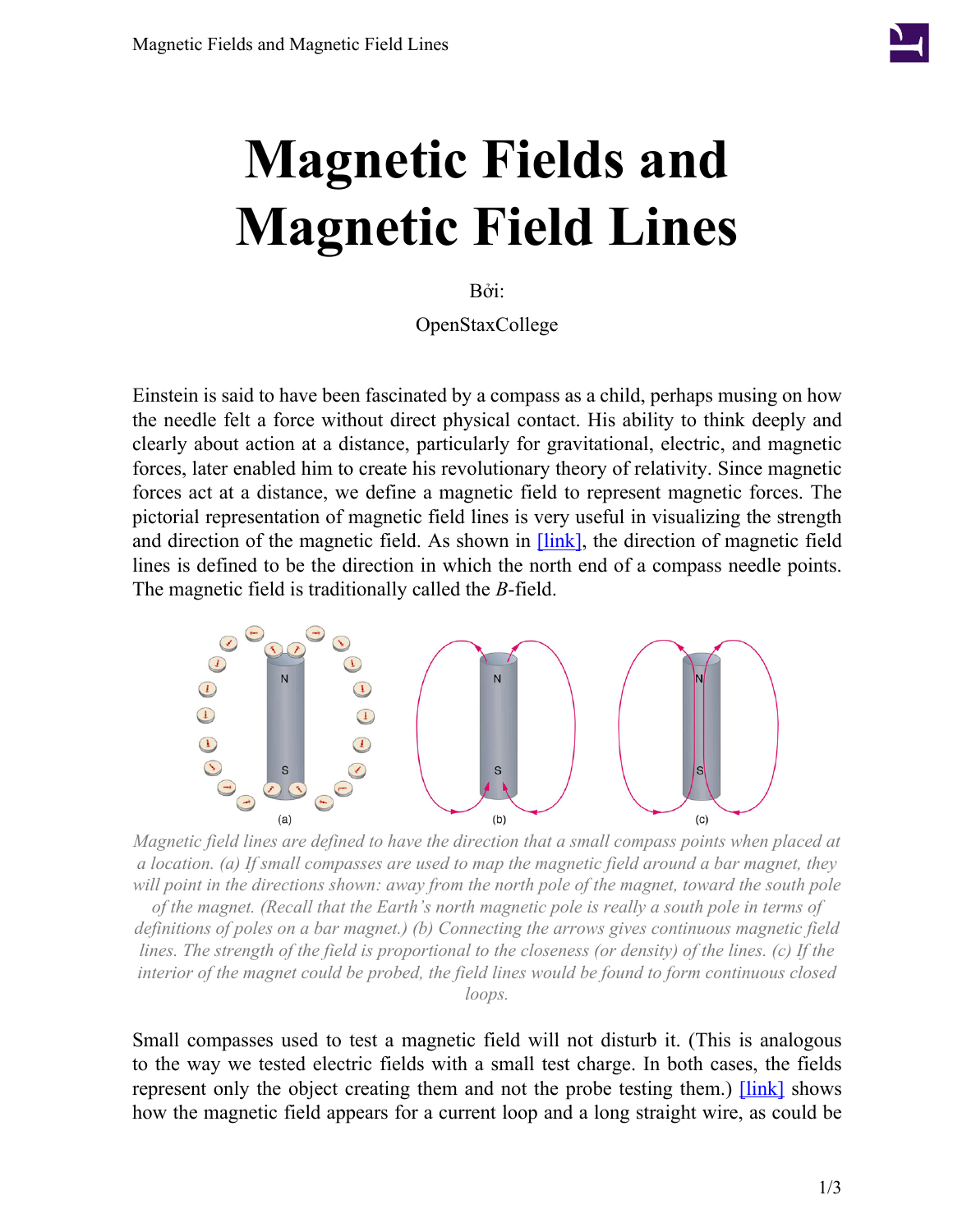explored with small compasses. A small compass placed in these fields will align itself parallel to the field line at its location, with its north pole pointing in the direction of *B*. Note the symbols used for field into and out of the paper.

<span id="page-1-0"></span>

*Small compasses could be used to map the fields shown here. (a) The magnetic field of a circular current loop is similar to that of a bar magnet. (b) A long and straight wire creates a field with magnetic field lines forming circular loops. (c) When the wire is in the plane of the paper, the field is perpendicular to the paper. Note that the symbols used for the field pointing inward (like the tail of an arrow) and the field pointing outward (like the tip of an arrow).*

## Making Connections: Concept of a Field

A field is a way of mapping forces surrounding any object that can act on another object at a distance without apparent physical connection. The field represents the object generating it. Gravitational fields map gravitational forces, electric fields map electrical forces, and magnetic fields map magnetic forces.

Extensive exploration of magnetic fields has revealed a number of hard-and-fast rules. We use magnetic field lines to represent the field (the lines are a pictorial tool, not a physical entity in and of themselves). The properties of magnetic field lines can be summarized by these rules:

- 1. The direction of the magnetic field is tangent to the field line at any point in space. A small compass will point in the direction of the field line.
- 2. The strength of the field is proportional to the closeness of the lines. It is exactly proportional to the number of lines per unit area perpendicular to the lines (called the areal density).
- 3. Magnetic field lines can never cross, meaning that the field is unique at any point in space.
- 4. Magnetic field lines are continuous, forming closed loops without beginning or end. They go from the north pole to the south pole.

The last property is related to the fact that the north and south poles cannot be separated. It is a distinct difference from electric field lines, which begin and end on the positive